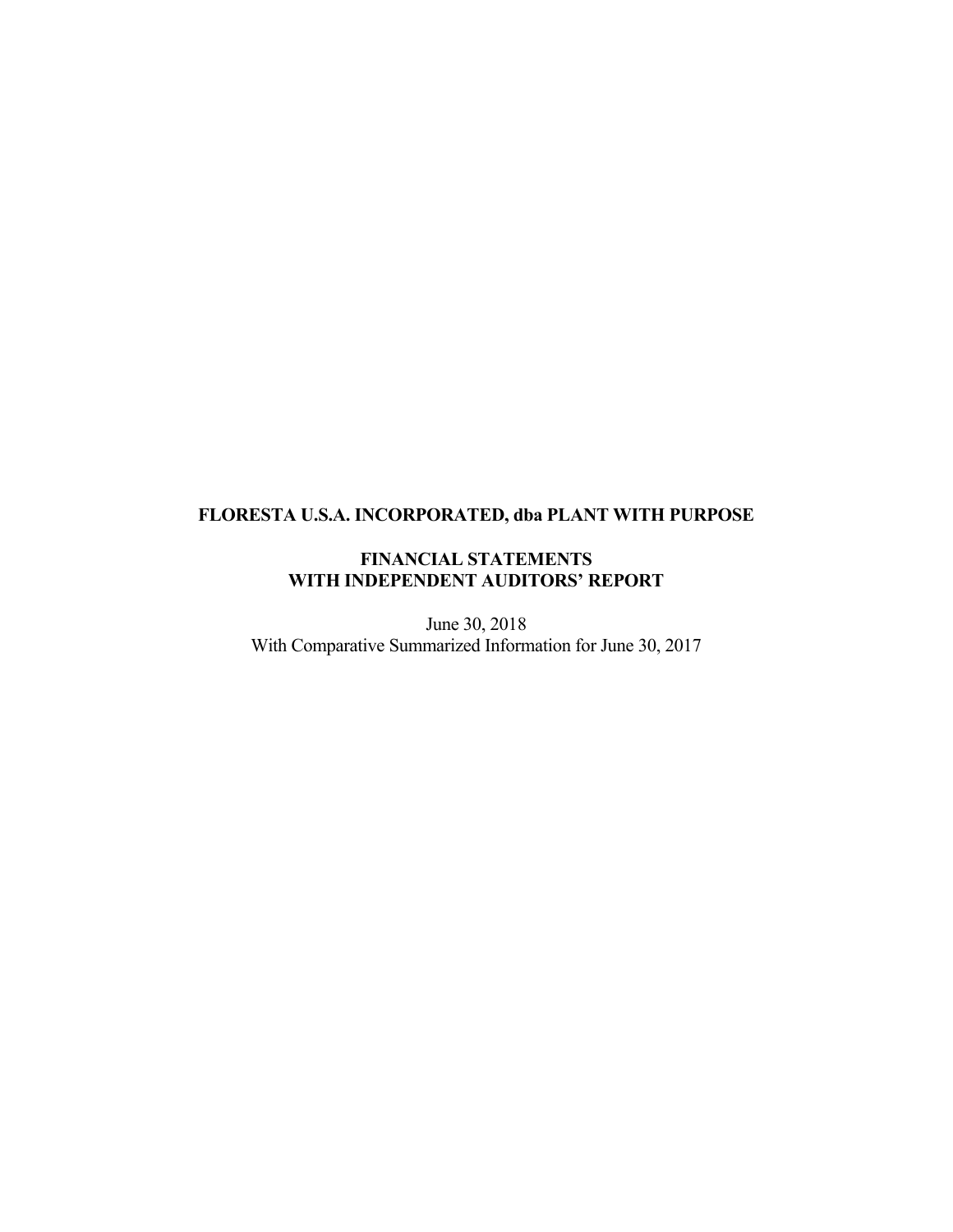## **FLORESTA U.S.A. INCORPORATED, dba PLANT WITH PURPOSE TABLE OF CONTENTS**

June 30, 2018

With Comparative Summarized Information for June 30, 2017

|                              | Page |
|------------------------------|------|
|                              |      |
| <b>Financial Statements:</b> |      |
|                              |      |
|                              |      |
|                              |      |
|                              |      |
|                              |      |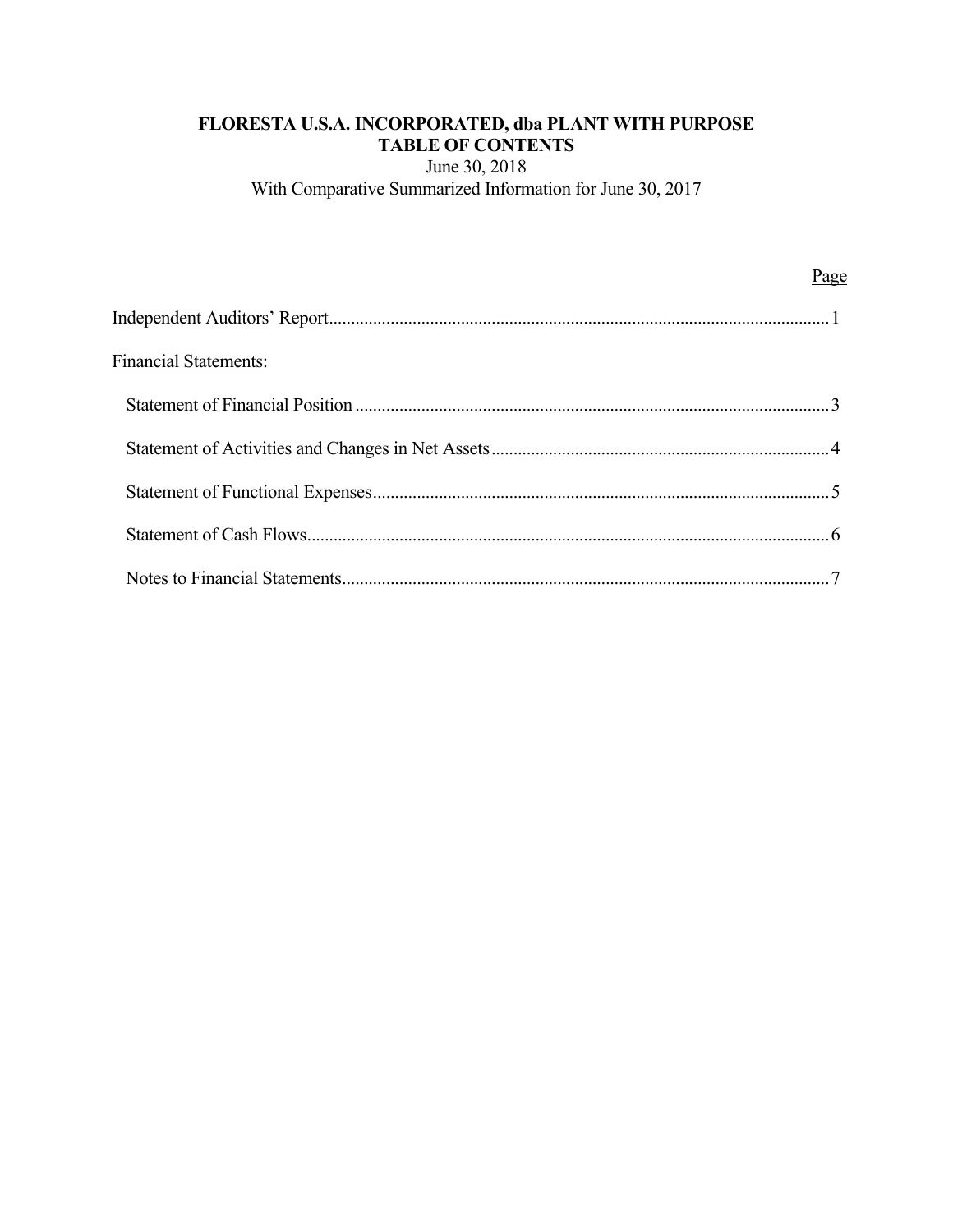

5675 Ruffin Road, Suite 300 San Diego, California 92123

> PHONE 858.430.0300 FAX 858,430.0301

E-MAIL generalmail@rbtk-cpa.com www.rbtk-cpa.com

## **INDEPENDENT AUDITORS' REPORT**

The Board of Directors Floresta U.S.A. Incorporated, dba Plant with Purpose San Diego, California

## *Report on the Financial Statements*

We have audited the accompanying financial statements of Floresta U.S.A. Incorporated, dba Plant with Purpose (the Organization), which comprise the statement of financial position as of June 30, 2018, and the related statements of activities and changes in net assets, functional expenses and cash flows for the year then ended, and the related notes to the financial statements.

## *Management's Responsibility for the Financial Statements*

Management is responsible for the preparation and fair presentation of these financial statements in accordance with U.S. generally accepted accounting principles; this includes the design, implementation, and maintenance of internal control relevant to the preparation and fair presentation of financial statements that are free from material misstatement, whether due to fraud or error.

#### *Auditors' Responsibility*

Our responsibility is to express an opinion on these financial statements based on our audit. We conducted our audit in accordance with U.S. generally accepted auditing standards. Those standards require that we plan and perform the audit to obtain reasonable assurance about whether the financial statements are free from material misstatement.

An audit involves performing procedures to obtain audit evidence about the amounts and disclosures in the financial statements. The procedures selected depend on the auditor's judgment, including the assessment of the risk of material misstatement of the financial statements, whether due to fraud or error. In making those risk assessments, the auditor considers internal control relevant to the Organization's preparation and fair presentation of the financial statements in order to design audit procedures that are appropriate in the circumstances, but not for the purpose of expressing an opinion on the effectiveness of the Organization's internal control. Accordingly, we express no such opinion. An audit also includes evaluating the appropriateness of accounting policies used and the reasonableness of significant accounting estimates made by management, as well as evaluating the overall presentation of the financial statements.

We believe that the audit evidence we have obtained is sufficient and appropriate to provide a basis for our audit opinion.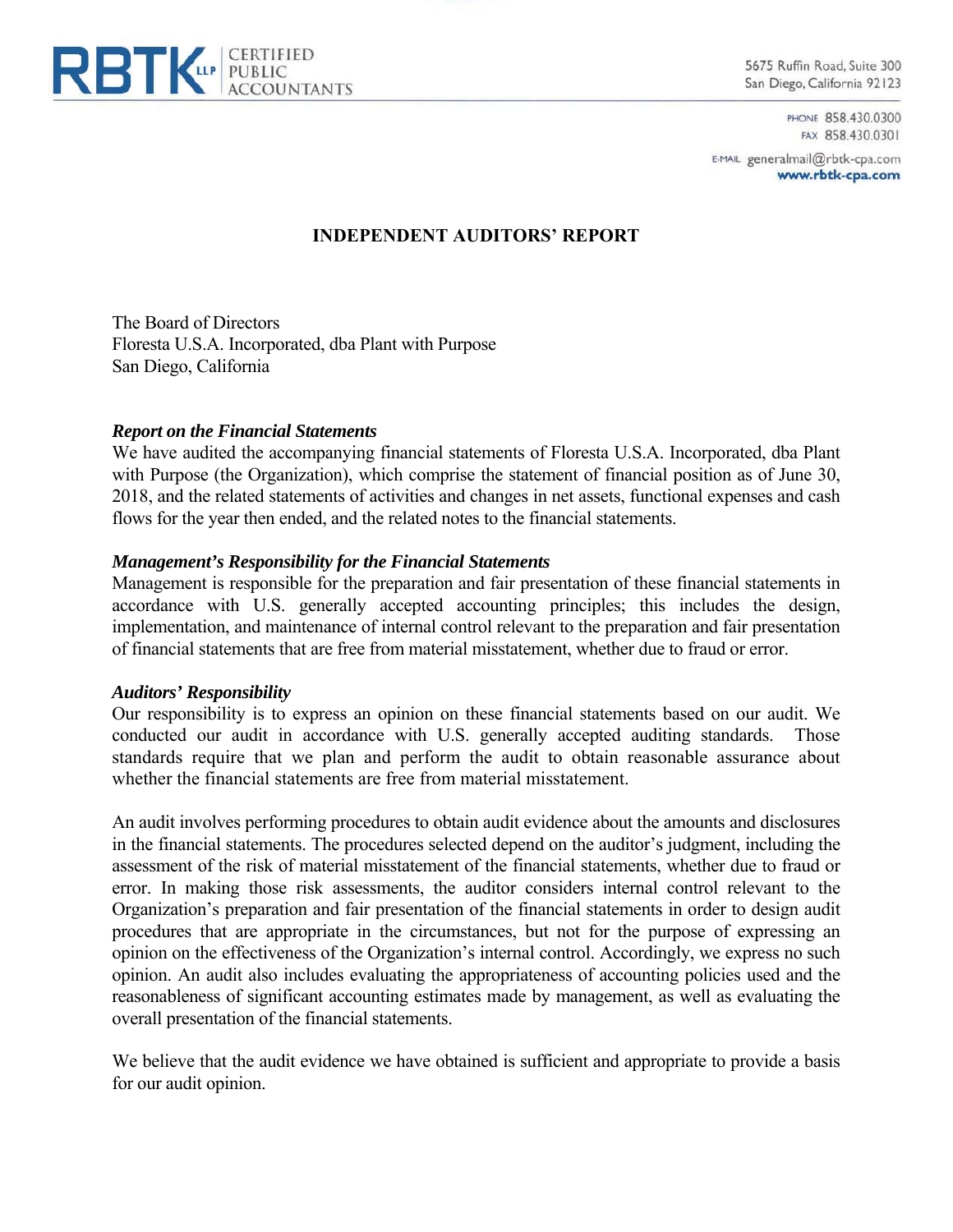

## *Opinion*

In our opinion the financial statements referred to above present fairly, in all material respects, the financial position of the Organization as of June 30, 2018, and the results of its operations and cash flows for the year then ended in accordance with U.S. generally accepted accounting principles.

## *Report on Summarized Comparative Information*

We have previously audited the Organization's 2017 financial statements, and we expressed an unmodified opinion on those audited financial statements in our report dated November 30, 2017. In our opinion, the summarized comparative information presented herein as of and for the year ended June 30, 2017, is consistent in all material respects with the audited financial statements from which it has been derived.

RBJK, LLP

October 31, 2018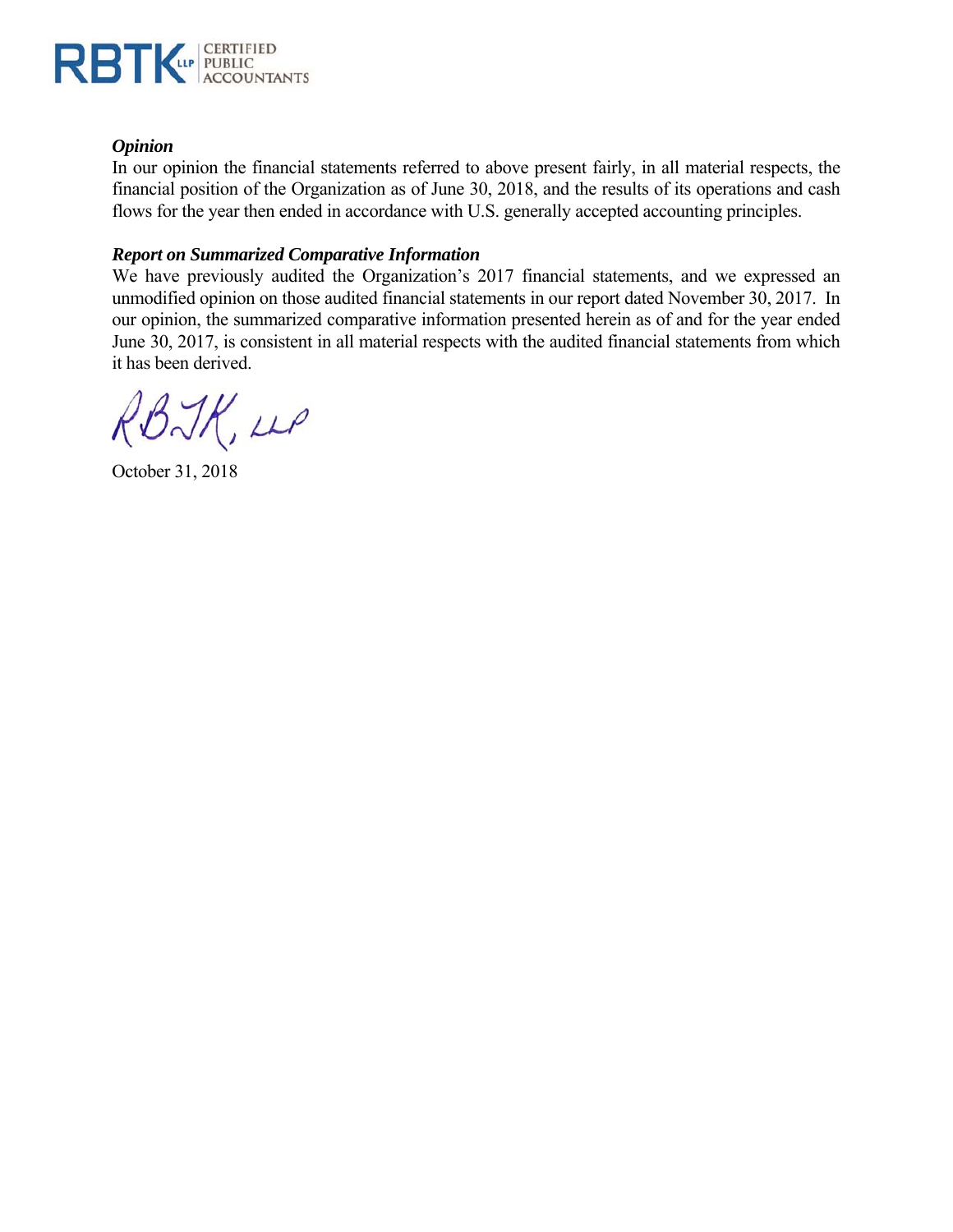# **FLORESTA U.S.A. INCORPORATED, dba PLANT WITH PURPOSE STATEMENT OF FINANCIAL POSITION**

June 30, 2018

With Comparative Summarized Information at June 30, 2017

## **ASSETS**

|                                               | 2018            | 2017    |
|-----------------------------------------------|-----------------|---------|
| Cash and cash equivalents:                    |                 |         |
| Unreserved cash and cash equivalents          | \$<br>92,092    | 79,867  |
| Operating reserves                            | 916,684         | 173,134 |
| Total cash and cash equivalents               | 1,008,776       | 253,001 |
| Unconditional promises to give, net (Note 3)  | 3,057,964       | 30,000  |
| Prepaid expenses                              | 173,767         | 47,276  |
| Other assets                                  | 8,814           | 8,394   |
| Property and equipment, net (Note 4)          | 16,400          | 20,586  |
| Investments - other, at fair value (Note 5)   | 28,307          | 28,307  |
| Endowment investments, at fair value (Note 5) | 66,348          | 65,137  |
| Total assets                                  | \$<br>4,360,376 | 452,701 |

## **LIABILITIES AND NET ASSETS**

| Liabilities:                          |                 |            |
|---------------------------------------|-----------------|------------|
| Accounts payable and accrued expenses | \$<br>92,719    | 95,508     |
| <b>Total liabilities</b>              | 92,719          | 95,508     |
| Net assets:                           |                 |            |
| Unrestricted                          | 918,841         | (228, 595) |
| Temporarily restricted                | 3,292,266       | 529,238    |
| Permanently restricted                | 56,550          | 56,550     |
| Total net assets                      | 4,267,657       | 357,193    |
| Total liabilities and net assets      | \$<br>4,360,376 | 452,701    |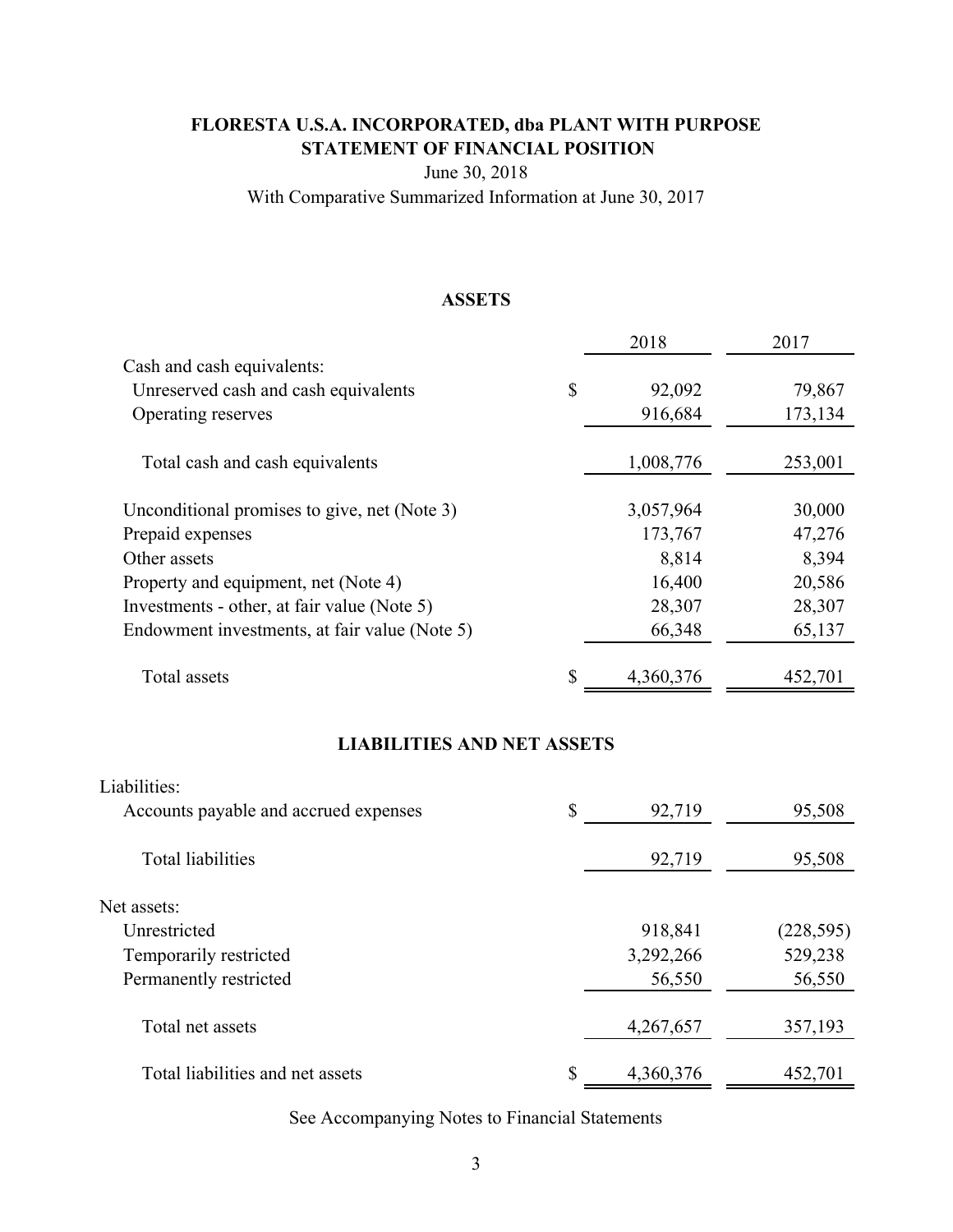# **FLORESTA U.S.A. INCORPORATED, dba PLANT WITH PURPOSE STATEMENT OF ACTIVITIES AND CHANGES IN NET ASSETS**

For the Year Ended June 30, 2018

With Comparative Summarized Information for the Year Ended June 30, 2017

|                                                                  |                 | 2018        |                          |           |            |  |  |
|------------------------------------------------------------------|-----------------|-------------|--------------------------|-----------|------------|--|--|
|                                                                  |                 | Temporarily | Permanently              |           |            |  |  |
|                                                                  | Unrestricted    | Restricted  | Restricted               | Total     |            |  |  |
| Changes in net assets:                                           |                 |             |                          |           |            |  |  |
| Support and revenue:                                             |                 |             |                          |           |            |  |  |
| Contributions and grants                                         | \$<br>2,534,681 | 5,320,547   |                          | 7,855,228 | 3,644,384  |  |  |
| Special events:                                                  |                 |             |                          |           |            |  |  |
| Revenues                                                         | 409,981         |             |                          | 409,981   | 253,145    |  |  |
| Expenses                                                         | (54,268)        |             |                          | (54,268)  | (83, 336)  |  |  |
| Net special event revenue                                        | 355,713         |             |                          | 355,713   | 169,809    |  |  |
| Interest and dividend income<br>Net realized and unrealized gain | 1,066           | 527         |                          | 1,593     | 1,679      |  |  |
| on investments                                                   | 610             | 683         |                          | 1,293     | 6,726      |  |  |
| Net assets released from restrictions                            | 2,558,729       | (2,558,729) |                          |           |            |  |  |
| Total support and revenue                                        | 5,450,799       | 2,763,028   |                          | 8,213,827 | 3,822,598  |  |  |
| Expenditures:                                                    |                 |             |                          |           |            |  |  |
| Program activities:                                              |                 |             |                          |           |            |  |  |
| Floresta Haiti                                                   | 605,564         |             |                          | 605,564   | 708,956    |  |  |
| Floresta Dominican Republic                                      | 512,902         |             |                          | 512,902   | 589,232    |  |  |
| Floresta Tanzania                                                | 443,546         |             |                          | 443,546   | 439,959    |  |  |
| Floresta Mexico                                                  | 404,740         |             |                          | 404,740   | 393,555    |  |  |
| Floresta Burundi                                                 | 392,168         |             |                          | 392,168   | 365,235    |  |  |
| Floresta Congo                                                   | 195,171         |             |                          | 195,171   | 193,053    |  |  |
| Floresta Thailand                                                | 176,292         |             |                          | 176,292   | 187,676    |  |  |
| Other countries                                                  | 63,694          |             |                          | 63,694    | 38,967     |  |  |
| Constituency education                                           | 696,582         |             |                          | 696,582   | 657,370    |  |  |
| Total program activities                                         | 3,490,659       |             | $\overline{\phantom{a}}$ | 3,490,659 | 3,574,003  |  |  |
| Supporting activities:                                           |                 |             |                          |           |            |  |  |
| Fundraising                                                      | 383,170         |             |                          | 383,170   | 263,360    |  |  |
| General and administrative                                       | 270,588         |             |                          | 270,588   | 195,878    |  |  |
| Expansion campaign                                               | 158,946         |             |                          | 158,946   | 349,768    |  |  |
| Total supporting activities                                      | 812,704         |             |                          | 812,704   | 809,006    |  |  |
| Total expenditures                                               | 4,303,363       |             |                          | 4,303,363 | 4,383,009  |  |  |
| Change in net assets                                             | 1,147,436       | 2,763,028   |                          | 3,910,464 | (560, 411) |  |  |
| Net assets, beginning of year                                    | (228, 595)      | 529,238     | 56,550                   | 357,193   | 917,604    |  |  |
| Net assets, end of year                                          | 918,841<br>\$   | 3,292,266   | 56,550                   | 4,267,657 | 357,193    |  |  |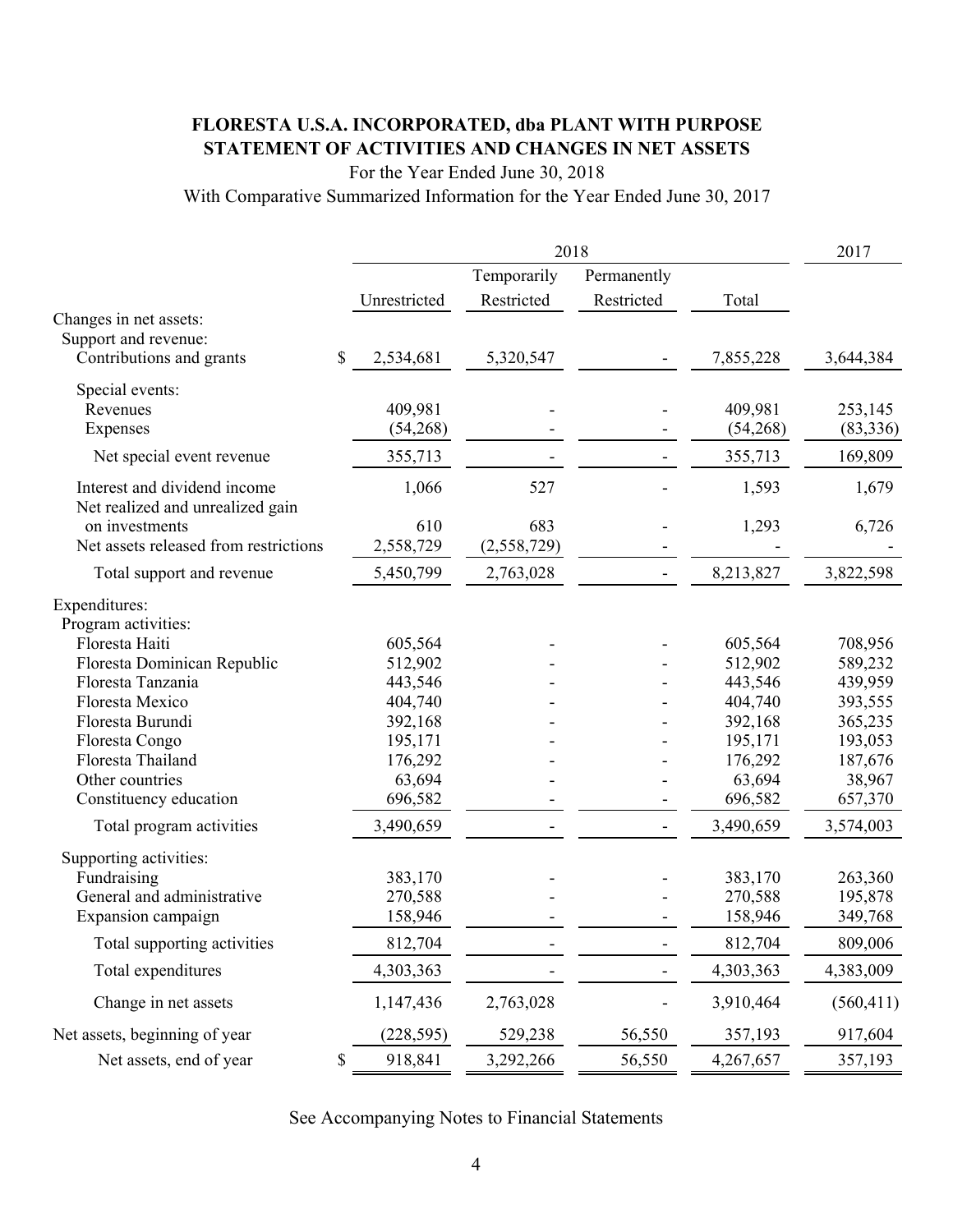## **FLORESTA U.S.A. INCORPORATED, dba PLANT WITH PURPOSE STATEMENT OF FUNCTIONAL EXPENSES**

For the Year Ended June 30, 2018 With Comparative Summarized Totals for the Year Ended June 30, 2017

|                                       | Program Activities |            |                                 |         |         |         | <b>Supporting Activities</b> |                          |                          |            |                          |                |                          |            |               |               |
|---------------------------------------|--------------------|------------|---------------------------------|---------|---------|---------|------------------------------|--------------------------|--------------------------|------------|--------------------------|----------------|--------------------------|------------|---------------|---------------|
|                                       |                    |            |                                 |         |         |         |                              |                          |                          | Total      |                          | General        |                          | Total      | Total         | Total         |
|                                       | Haiti              | Dominican  | Tanzania                        | Mexico  | Burundi | Congo   | Thailand                     | Other                    | Constituency             | Program    | Fund                     | and            | Expansion                | Supporting | Year Ended    | Year Ended    |
|                                       | Expense            | Expense    | Expense                         | Expense | Expense | Expense | Expense                      | Countries                | Education                | Activities | Raising                  | Administrative | Campaign                 | Activities | June 30, 2018 | June 30, 2017 |
|                                       | 523,648            | 434,998    | 355,199                         | 336,600 | 303,102 | 117,990 | 127,980                      | 2,250                    |                          | 2,201,767  |                          |                |                          |            | 2,201,767     | 2,342,132     |
| Allocations to international programs |                    |            |                                 |         |         |         |                              |                          | $\overline{\phantom{a}}$ |            |                          |                |                          |            |               |               |
| Salary, wages, taxes and benefits     | 65,441             | 60,604     | 72,020                          | 51,507  | 70,223  | 61,915  | 35,723                       | 44,423                   | 529,144                  | 991,000    | 276,121                  | 207,593        | 127,763                  | 611,477    | 1,602,477     | 1,586,078     |
| Fundraising, outreach, and events     |                    | 40         |                                 |         |         |         |                              | $\overline{\phantom{a}}$ | 47,042                   | 47,082     | 22,142                   | 160            | 4,037                    | 26,339     | 73,421        | 54,978        |
| Mission and vision trips              |                    |            |                                 |         |         |         |                              |                          | 39,568                   | 39,568     |                          |                |                          |            | 39,568        | 46,711        |
| Office and postage                    |                    | 885<br>817 | 943                             | 716     | 920     | 827     | 500                          | 598                      | 8,983                    | 15,189     | 7,904                    | 3,725          | 354                      | 11,983     | 27,172        | 23,105        |
| Rent / occupancy                      | 4,204              | 3,686      | 4,434                           | 3,341   | 4,319   | 3,916   | 2,131                        | 2,534                    | 19,408                   | 47,973     | 25,397                   | 24,534         | $\overline{\phantom{a}}$ | 49,931     | 97,904        | 102,052       |
| Professional / consultant fees        |                    |            | . .<br>$\overline{\phantom{a}}$ |         |         |         |                              | 3,475                    |                          | 3,475      | $\overline{\phantom{a}}$ | 31,578         | 5,358                    | 36,936     | 40,411        | 54,393        |
| Printing and publications             |                    | 21<br>24   | 25                              | 19      | 25      | 22      | 12                           | 14                       | 23,260                   | 23,422     | 4,890                    | 258            | $\overline{\phantom{a}}$ | 5,148      | 28,570        | 22,289        |
| Travel                                | 2,450              | 5,132      | 2,781                           | 1,670   | 3,535   | 1,920   | 2,606                        | 10,319                   | 24,998                   | 55,411     | 4,988                    | 144            | 12,533                   | 17,665     | 73,076        | 61,905        |
| Financial fees, taxes and state       |                    |            |                                 |         |         |         |                              |                          |                          |            |                          |                |                          |            |               |               |
| registration                          |                    | 150<br>150 | 150                             | 135     | 289     | 60      | 76                           |                          |                          | 1,010      | 38,595                   | 1,689          | $\overline{\phantom{a}}$ | 40,284     | 41,294        | 32,607        |
| Merchandise for resale                |                    |            |                                 |         |         |         |                              |                          | 918                      | 918        | 1,682                    |                | $\overline{\phantom{a}}$ | 1,682      | 2,600         | 3,925         |
| Learning and capacity development,    |                    |            |                                 |         |         |         |                              |                          |                          |            |                          |                |                          |            |               |               |
| global                                | 8,722              | 7,494      | 7,994                           | 10,752  | 9,755   | 8,521   | 7,264                        | 81                       | 3,261                    | 63,844     | 1,451                    | 907            | 8,901                    | 11,259     | 75,103        | 52,834        |
| Total year ended June 30, 2018        | \$ 605,564         | 512,902    | 443.546                         | 404,740 | 392,168 | 195,171 | 176,292                      | 63,694                   | 696,582                  | 3.490.659  | 383,170                  | 270,588        | 158,946                  | 812,704    | 4,303,363     | 4,383,009     |
| Total year ended June 30, 2017        | 708,956            | 589,232    | 439,959                         | 393,555 | 365,235 | 193,053 | 187,676                      | 38,967                   | 657,370                  | 3,574,003  | 263,360                  | 195,878        | 349,768                  | 809,006    |               |               |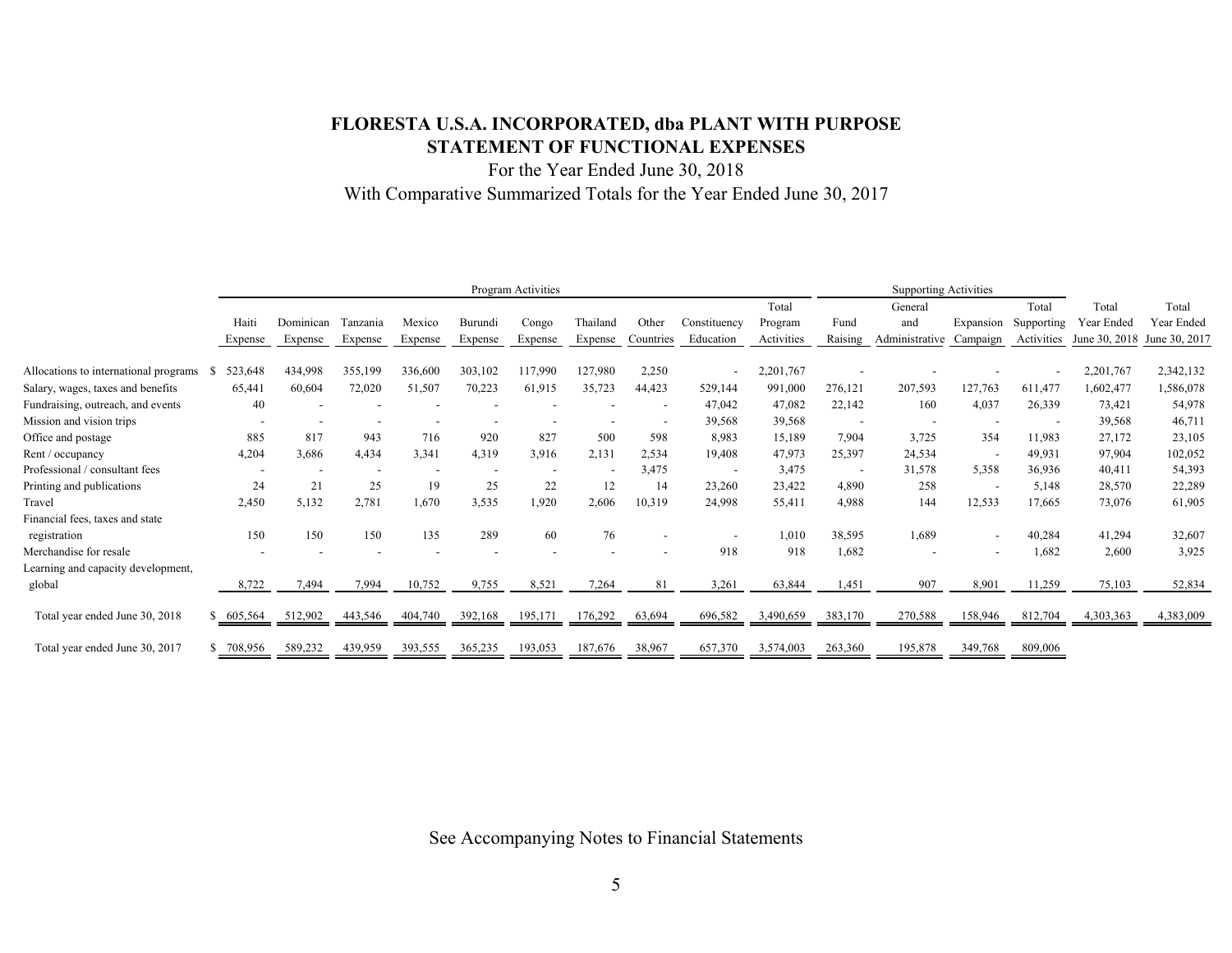# **FLORESTA U.S.A. INCORPORATED, dba PLANT WITH PURPOSE STATEMENT OF CASH FLOWS**

For the Year Ended June 30, 2018

With Comparative Summarized Information for the Year Ended June 30, 2017

|                                                         |              | 2018        | 2017       |
|---------------------------------------------------------|--------------|-------------|------------|
| Cash flows from operating activities:                   |              |             |            |
| Change in net assets                                    | $\mathbb{S}$ | 3,910,464   | (560, 411) |
| Adjustments to reconcile change in net assets           |              |             |            |
| to net cash provided by (used in) operating activities: |              |             |            |
| Donated investments                                     |              | (113,268)   | (299, 607) |
| Proceeds from sale of donated investments               |              | 111,584     | 300,978    |
| Net investment return                                   |              | 473         | (3,359)    |
| Depreciation and amortization                           |              | 7,508       | 8,020      |
| Changes in assets and liabilities:                      |              |             |            |
| Unconditional promises to give, net                     |              | (3,027,964) | 95,000     |
| Prepaid expenses                                        |              | (126, 491)  | 49,772     |
| Other assets                                            |              | (420)       | (1,050)    |
| Accounts payable and accrued expenses                   |              | (2,789)     | 28,133     |
| Net cash provided by (used in) operating activities     |              | 759,097     | (382, 524) |
| Cash flows from investing activities:                   |              |             |            |
| Purchase of property and equipment                      |              | (3,322)     | (5,735)    |
| Net cash used in investing activities                   |              | (3,322)     | (5,735)    |
| Net increase (decrease) in cash                         |              | 755,775     | (388, 259) |
| Cash, beginning of year                                 |              | 253,001     | 641,260    |
| Cash, end of year                                       | \$           | 1,008,776   | 253,001    |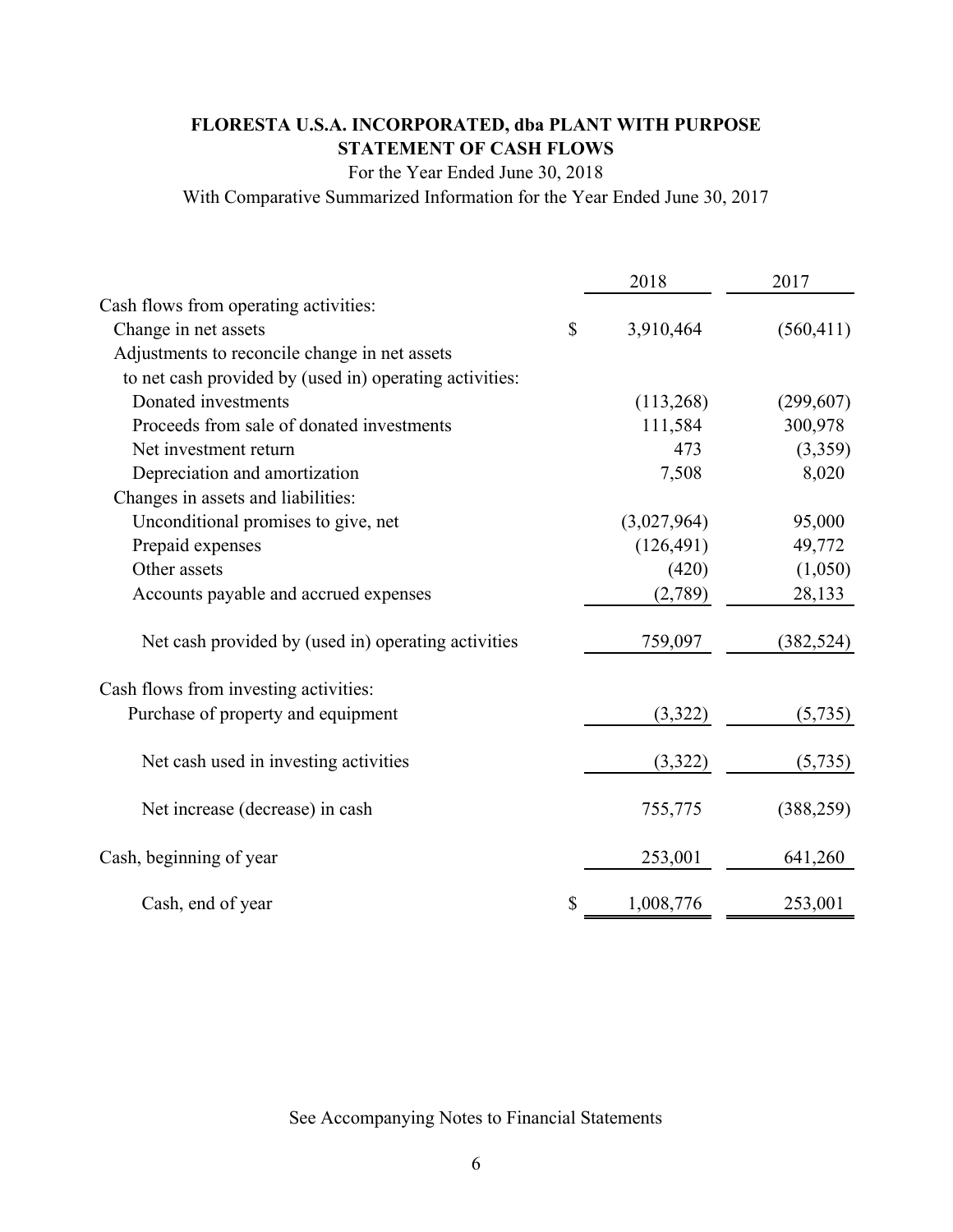June 30, 2018 With Comparative Summarized Information for June 30, 2017

#### **1. Organization**

Floresta U.S.A. Incorporated, dba Plant with Purpose (the Organization) is a non-profit California Corporation, which incorporated on July 1, 1984, and was organized to raise funds for and provide intentionally holistic solutions to meet the economic, environmental, and spiritual needs of poor farmers in developing counties. Working in areas where poverty is caused by deforestation, the Organization restores the environment and empowers the poor. Current work includes projects in Haiti, Dominican Republic, Tanzania, Mexico, Burundi, Congo, Thailand, and Ethiopia.

The Organization is exempt from income tax under Section  $501(c)(3)$  of the U.S. Internal Revenue Code (the Code) and similar California state law, and contributions to it are deductible within the limitations prescribed by the Code. The Organization has been classified as a publicly supported organization which is not a private foundation under Section 509(a) of the Code.

#### **2. Summary of Significant Accounting Policies**

The financial statements of the Organization have been prepared on the accrual basis of accounting whereby revenues are recognized when earned and expenses are recognized when incurred. The significant accounting policies followed are discussed below.

#### *Contributions*

 U.S. generally accepted accounting principles require that the Organization report information about its financial position and activities in three classes of net assets: unrestricted, temporarily restricted, and permanently restricted. Unrestricted contributions are recognized as an increase in unrestricted net assets when received. Contributions restricted by donors may be reported as increases in temporarily or permanently restricted net assets, depending on the nature of the donor-imposed restriction. When restrictions are satisfied, either by the passage of time or by accomplishing the purpose, the temporarily restricted net assets are reclassified to unrestricted net assets and reported in the activity statement as net assets released from restrictions.

## *Unconditional Promises to Give*

 Unconditional promises to give, including contributions and foundation grants that are expected to be collected within one year are recorded at their net realizable value. Unconditional promises to give that are expected to be collected in future years are recorded at the present value of estimated future cash flows. Conditional promises to give are not included as support until such time as the conditions are substantially met.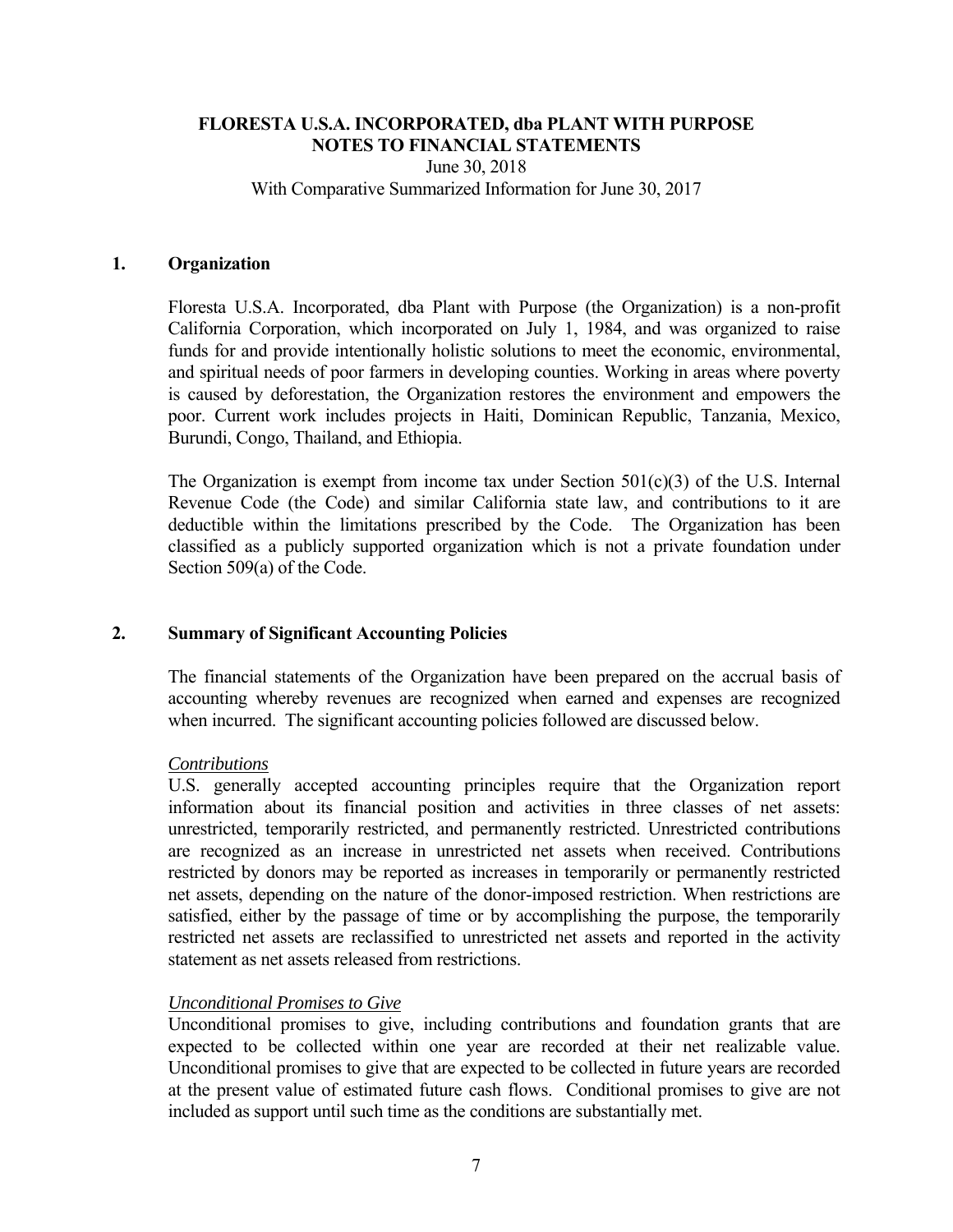June 30, 2018

With Comparative Summarized Information for June 30, 2017

## **2. Summary of Significant Accounting Policies, Continued**

## *Unconditional Promises to Give, Continued*

 Unconditional promises to give are reviewed for collectability and reserves for uncollectible amounts are recorded based on established policies.

## *Cash and Cash Equivalents*

The Organization's cash consists of cash on deposit with banks. Cash equivalents represent money market funds or short-term investments with original maturities of three months or less from the date of purchase, except for those amounts that are held in the investment portfolio which are invested for long-term purposes.

## *Property and Equipment*

Property and equipment are recorded at cost. Depreciation is computed principally by the straight-line method based on the estimated useful lives of related assets, generally between three and seven years.

## *Investments*

The Organization accounts for investments pursuant to U.S. generally accepted accounting principles under which investments with readily determinable fair values are reported at their fair values in the statement of financial position. Donated investments are recorded at their fair value on the date of receipt. Net investment return or loss (including realized and unrealized gains and losses on investments, interest, dividends, and fees) is included in the statement of activities as a change in net assets.

## *Fair Value Measurements*

U.S. generally accepted accounting principles provide guidance on how fair value should be determined when financial statement elements are required to be measured at fair value. Valuation techniques are ranked in three levels depending on the degree of objectivity of the inputs used with each level:

Level 1 inputs – quoted prices in active markets for identical assets

Level 2 inputs – quoted prices in active or inactive markets for the same or similar assets

Level 3 inputs – estimates using best information available when there is little or no market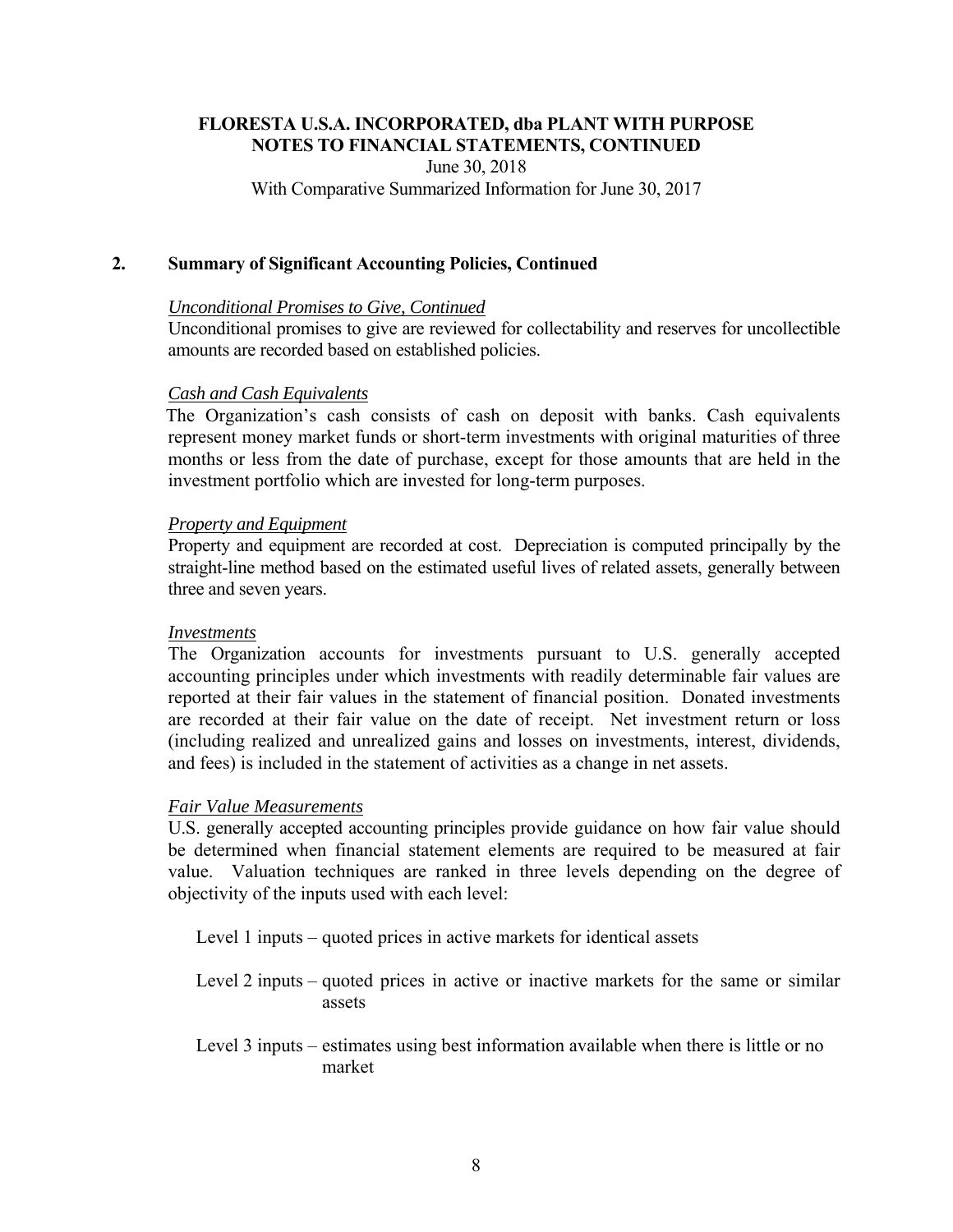June 30, 2018

With Comparative Summarized Information for June 30, 2017

## **2. Summary of Significant Accounting Policies, Continued**

## *Fair Value Measurements, Continued*

The asset or liability's fair value measurement level within the fair value hierarchy is based on the lowest level of any input that is significant to the fair value measurement. Valuation techniques used need to maximize the use of observable inputs and minimize the use of unobservable inputs.

The Organization is required to measure certain financial instruments at fair value in accordance with U.S. generally accepted accounting principles. The technique used to measure the fair value of the unconditional promises to give is described in Note 3. The technique used to measure the fair value of investments is described in Note 5.

## *Donated Services*

A number of unpaid volunteers have made contributions of their time to perform services on behalf of the Organization. Also, certain individuals have provided equipment for the Organization's use at no charge. The value of this contributed time and use of equipment is not reflected in the financial statements since it is not susceptible to objective measurement or valuation.

## *Income Taxes*

The Organization is exempt from federal and state income tax liability, and therefore, no provision is made for current or deferred taxes. The Organization uses the same accounting methods for tax and financial reporting.

U.S. generally accepted accounting principles provide accounting and disclosure guidance about positions taken by an organization in its tax returns that might be uncertain. If it is probable that an uncertain tax position will result in a material liability and the amount of the liability can be estimated, then the estimated liability is accrued. If the Company were to incur any income tax liability in the future, interest on any income tax liability would be reported as interest expense, and penalties on any income tax would be reported as income taxes. Management has considered its tax positions and believes that all of the positions taken by the Organization in its federal and state exempt organization tax returns are more likely than not to be sustained upon examination. The Organization's returns are subject to examination by federal and state taxing authorities, generally for three years and four years, respectively, after they are filed.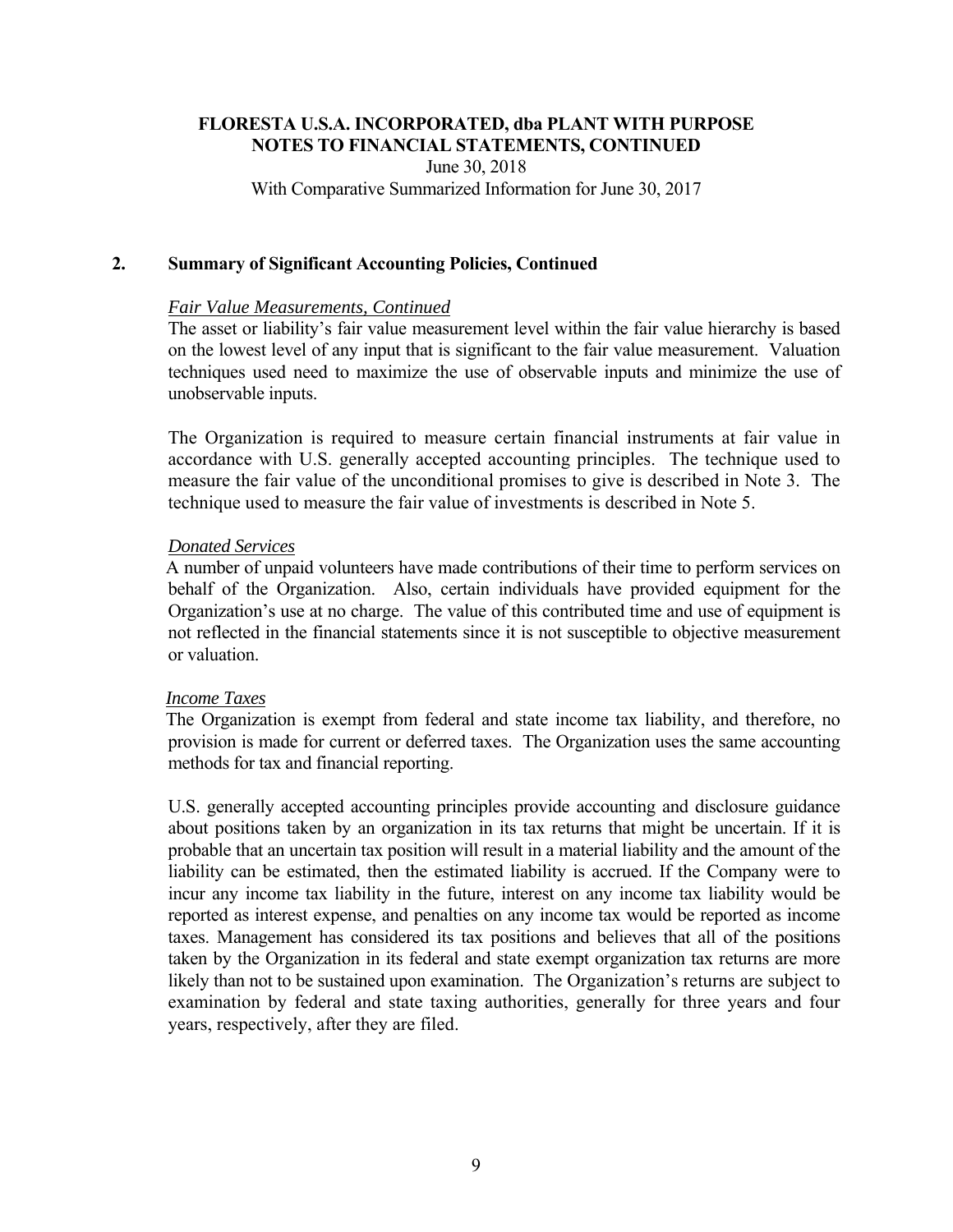June 30, 2018

With Comparative Summarized Information for June 30, 2017

#### **2. Summary of Significant Accounting Policies, Continued**

## *Comparative Financial Information*

The financial statements include certain prior year summarized comparative information in total but not by net asset class. Such information does not include sufficient detail to be in conformity with U.S. generally accepted accounting principles. Such information should be read in conjunction with the Organization's financial statements for the year ended June 30, 2017, from which the summarized information was derived.

## *Estimates and Assumptions*

The preparation of the financial statements in conformity with U.S. generally accepted accounting principles requires management to make estimates and assumptions that affect the reported amounts of assets and liabilities and disclosure of contingent assets and liabilities at the date of the financial statements and reported amounts of revenue and expenses during the reporting period. Actual results could differ from those estimates. Management periodically evaluates estimates used in the preparation of the financial statements for continued reasonableness. Appropriate adjustments, if any, to the estimates used are made prospectively based upon such periodic evaluation. It is reasonably possible that changes may occur in the near term that would affect management's estimates with respect to the fair value of donated goods and services, the fair value of investments, depreciable lives of property and equipment, accrued expenses, and the allocation of functional expenses

#### *Reclassification*

The 2017 financial statements have been reclassified, where appropriate, to conform to classifications used in the 2018 financial statements.

#### *Subsequent Events*

Management has evaluated subsequent events through October 31, 2018, the date on which the financial statements were available to be issued. There have been no material subsequent events which would require recognition in the financial statements or disclosure in the notes to the financial statements, other than those described in Note 6.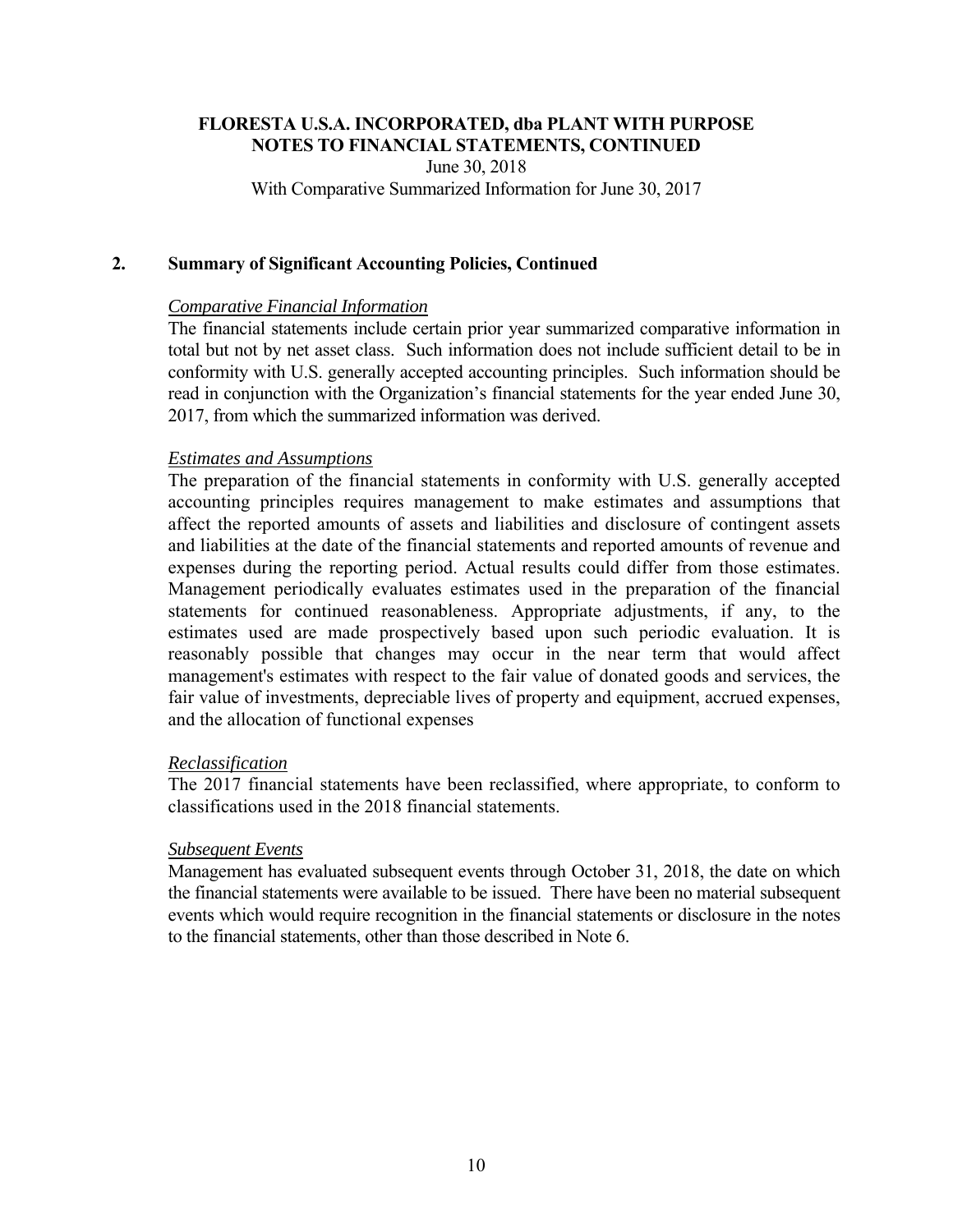June 30, 2018

With Comparative Summarized Information for June 30, 2017

## **3. Unconditional Promises to Give**

An unconditional promise to give is a promise to give that depends only on the passage of time or demand by the promise for performance. Unconditional promises to give in one year or more are measured using the present value of future cash flows using riskadjusted discount rates, established in the year the gift was received. The fair value of unconditional promises to give is measured on a nonrecurring basis using an income approach with estimates of future cash flows and based on previous experience (Level 3 inputs).

Unconditional promises to give at June 30, 2018 and 2017, were as follows:

| <b>Unconditional Promises to Give</b> | 2018          | 2017   |
|---------------------------------------|---------------|--------|
| Less than one year                    | \$<br>450,000 | 30,000 |
| One to five years                     | 2,250,000     |        |
| Greater than five years               | 450,000       |        |
| Total unconditional promises to give  | 3,150,000     | 30,000 |
| Less discount to net present value    | (92,036)      |        |
|                                       | 3,057,964     | 30,000 |

Unconditional Promises to Give due in more than one year are reflected at the present value of estimated future cash flows using a discount rate of 1%.

Based on past history and assessment of the donors involved, management expects all of the unconditional promises-to-give to be collected as promised. Therefore, no allowance for uncollectable receivables has been established.

At June 30, 2018, unconditional promises to give consist solely of a one-time bequest to be received in seven annual installments from the estate of one of the Organization's most longstanding donors.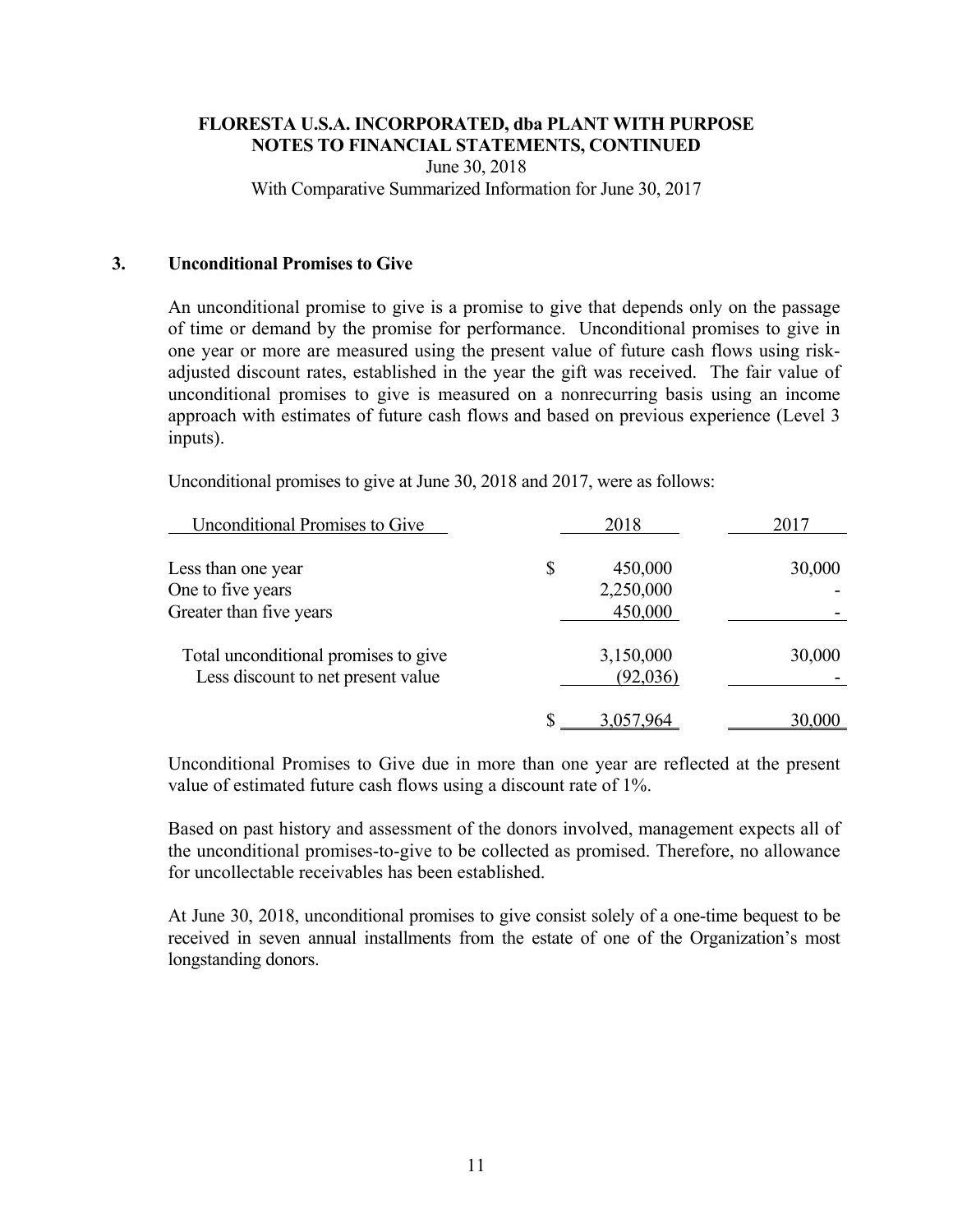June 30, 2018

With Comparative Summarized Information for June 30, 2017

### **4. Property and Equipment**

A summary of property and equipment at June 30, 2018 and 2017, is as follows:

|                                                          | 2018                        |                   |
|----------------------------------------------------------|-----------------------------|-------------------|
| Furniture and equipment<br>Less accumulated depreciation | \$<br>123,599<br>(107, 199) | 120,277<br>99,691 |
|                                                          | 16.400                      |                   |

## **5. Investments, at Fair Value**

Following is a description of the valuation methodologies used for investments measured at fair value. There have been no changes in the methodologies used at June 30, 2018 and 2017.

*Money Market Funds:* Valued on a per unit market value basis as determined by quoted prices in active markets, which reflects the fair value.

*Mutual Funds:* Valued at the quoted market prices, which represent the net asset value of shares held at year end.

*Investment in Los Arbolitos*: A for-profit Dominican Republic corporation, operating as a tree nursery with significant land holdings, jointly owned by the Organization, Floresta D.R., Inc., and private investors. The Organization holds a minority interest in Los Arbolitos that is valued at cost, which approximates fair value.

The preceding methods described may produce a fair value calculation that may not be indicative of net realizable value or reflective of future fair values. Furthermore, although the Organization believes its valuation methods are appropriate and consistent with other market participants, the use of different methodologies or assumptions to determine the fair value of certain financial instruments could result in a different fair value measurement at the reporting date.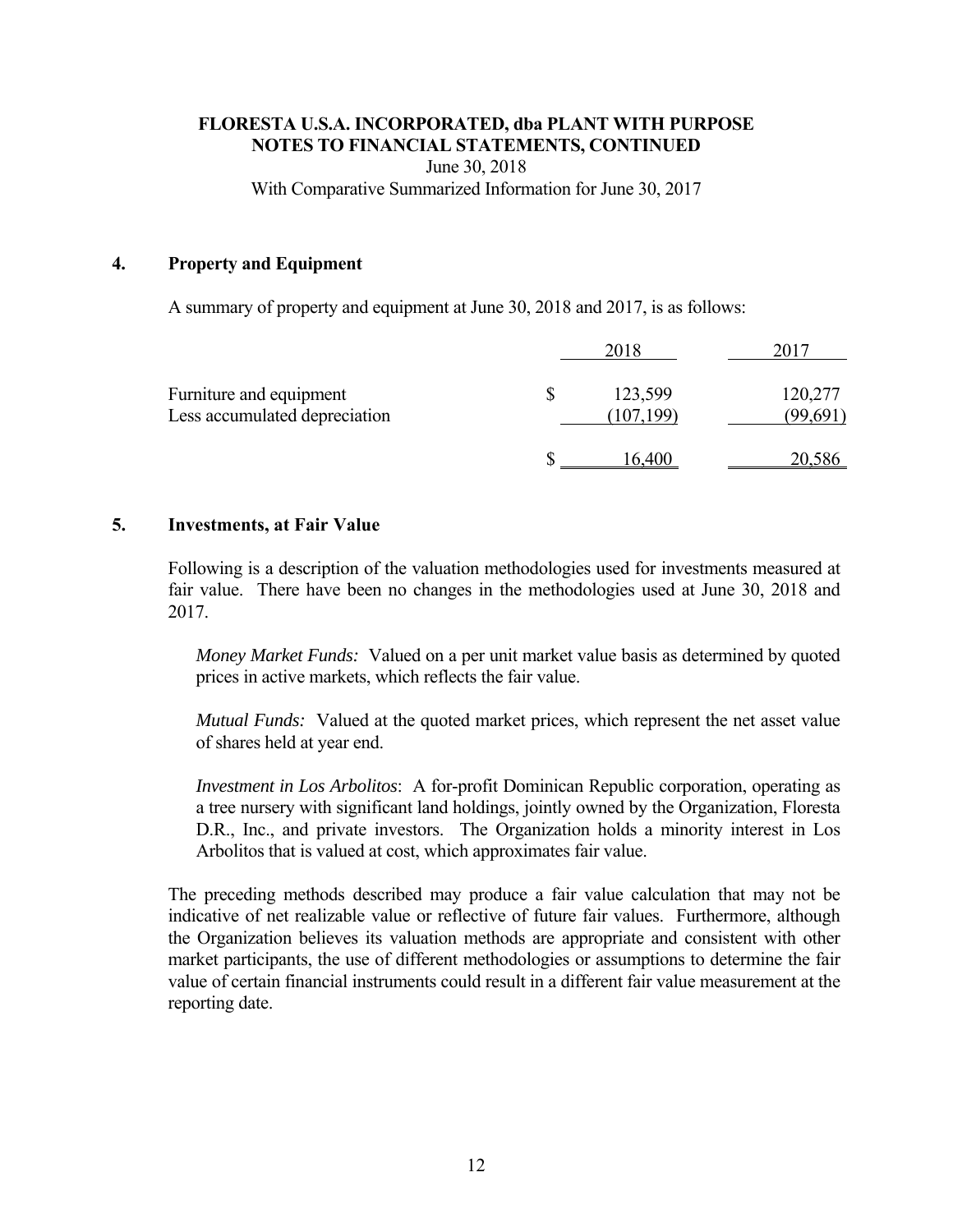June 30, 2018

With Comparative Summarized Information for June 30, 2017

## **5. Investments, at Fair Value, Continued**

The following table sets forth by level, within the fair value hierarchy, the Organization's investments at fair value as of June 30, 2018 and 2017:

|                                 |    | Level 1 | Level 2 | Level 3 | Total  |
|---------------------------------|----|---------|---------|---------|--------|
| Money market funds              | \$ | 45,420  |         |         | 45,420 |
| Mutual funds:                   |    |         |         |         |        |
| U.S. equities                   |    | 7,748   |         |         | 7,748  |
| <b>Bonds</b>                    |    | 7,635   |         |         | 7,635  |
| International equities          |    | 5,113   |         |         | 5,113  |
| Emerging markets                |    | 432     |         |         | 432    |
| Total mutual funds              |    | 20,928  |         |         | 20,928 |
| Investment in Los Arbolitos     |    |         |         | 28,307  | 28,307 |
| Total investments at fair value | S  | 66,348  |         | 28,307  | 94,655 |

## *Assets at Fair Value as of June 30, 2018*

## *Assets at Fair Value as of June 30, 2017*

|                                 | Level 1      | Level 2 | Level 3 | Total  |
|---------------------------------|--------------|---------|---------|--------|
| Money market funds              | \$<br>44,421 |         |         | 44,421 |
| Mutual funds:                   |              |         |         |        |
| U.S. equities                   | 7,615        |         |         | 7,615  |
| <b>Bonds</b>                    | 7,314        |         |         | 7,314  |
| International equities          | 5,335        |         |         | 5,335  |
| <b>Emerging markets</b>         | 452          |         |         | 452    |
| Total mutual funds              | 20,716       |         |         | 20,716 |
| Investment in Los Arbolitos     |              |         | 28,307  | 28,307 |
| Total investments at fair value | 65,137       |         | 28,307  | 93,444 |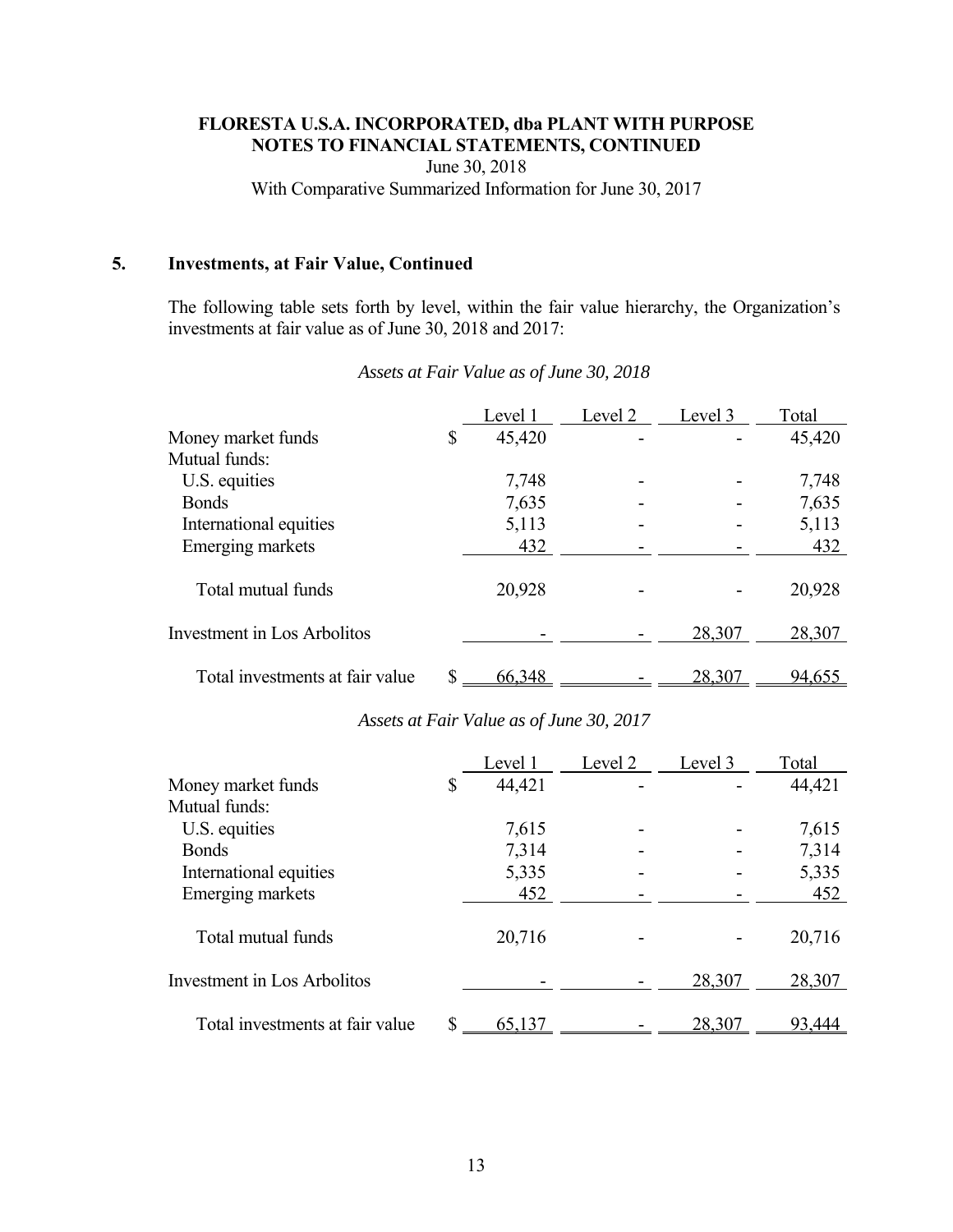June 30, 2018

With Comparative Summarized Information for June 30, 2017

#### **5. Investments, at Fair Value, Continued**

Net investment return for the year ended June 30, 2018 and 2017, is as follows:

|                                                                                  | 2018                        |                         |
|----------------------------------------------------------------------------------|-----------------------------|-------------------------|
| Dividend and interest income<br>Realized and unrealized gains<br>Investment fees | \$<br>527<br>1,293<br>2,293 | 498<br>6,726<br>(3,865) |
|                                                                                  |                             |                         |

#### **6. Commitments**

#### *Leases*

The Organization leases its main office space and additional office space under an operating lease agreement extending through July 31, 2019. This lease requires monthly rental payments of \$6,173 through February 28, 2018, with annual increases thereafter. Rent expense, excluding other costs of occupancy, under this lease was \$74,817 and \$72,638 for the years ended June 30, 2018 and 2017, respectively.

Approximate future minimum annual rental payments under the agreement are as follows:

| 2019<br>2020 | \$<br>77,100<br>6,500 |
|--------------|-----------------------|
| Total        | 83,600                |

#### *Future Program Grant Commitments*

The Organization makes commitments to certain charitable organizations for future program grants, which are contingent future installments of a current grant. The grants are contingent upon the continued fulfillment of the original conditions in the grant request. As of June 30, 2018, there were no such commitments for future program grants. Subsequent to June 30, 2018, the Organization made additional such commitments for future program grants totaling approximately \$2,031,000.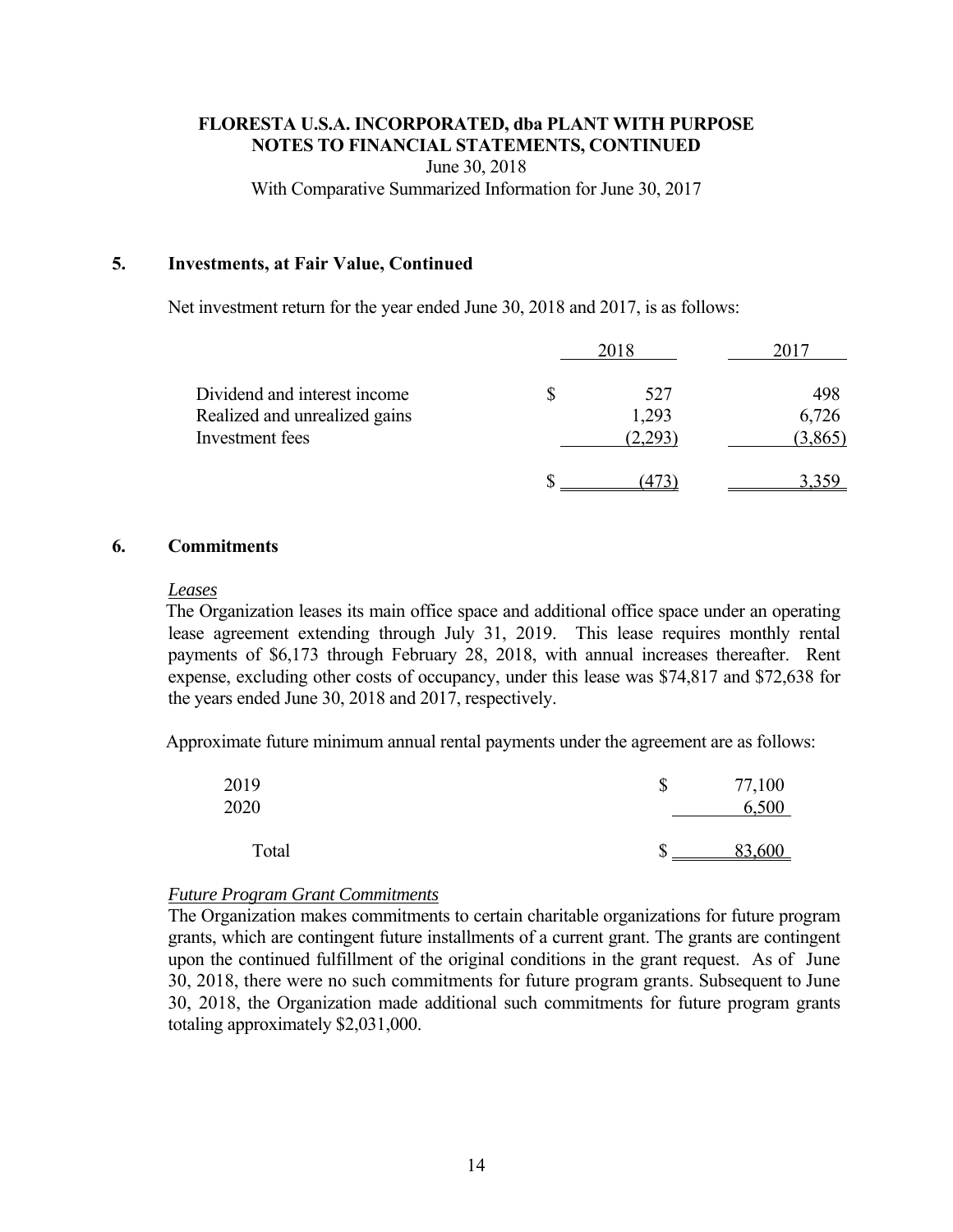June 30, 2018 With Comparative Summarized Information for June 30, 2017

## **7. Retirement Plan**

Effective September 12, 2012, the Organization adopted a 401(k) plan covering all employees who have completed six consecutive months of employment. The Organization matches the employee's contribution up to 8%. Organization contributions to the 401(k) Plan were \$74,478 and \$59,202 for the years ended June 30, 2018 and 2017, respectively.

## **8. Concentration of Risk**

## *Donor Concentration*

The Organization's revenue activity is derived from individual, corporate and foundation contributions. During the fiscal years ended June 30, 2018 and 2017, contributions received by the Organization from the ten largest donors represented 68% and 41% of total revenues, respectively, representing a concentration of risk.

During the fiscal year ended June 30, 2018, contributions from the estate of the donor described in Note 3 represented 49% of total revenues.

## *Credit Risk*

 At June 30, 2018, the Organization had approximately \$1,009,000 of cash deposits within financial institutions, a portion of which may be in excess of the federally insured limit. The Organization has not experienced any such losses and management believes it is not exposed to any significant credit risk on these cash deposits.

#### *Investment Risk*

The Organization invests in various investment securities. Investment securities are exposed to various risks such as interest rate, market, and credit risks. Due to the level of risk associated with certain investment securities, it is at least reasonably possible that changes in the values of investment securities will occur in the near term and that such changes could materially affect the Organization's account balances and the amounts reported in the statement of financial position.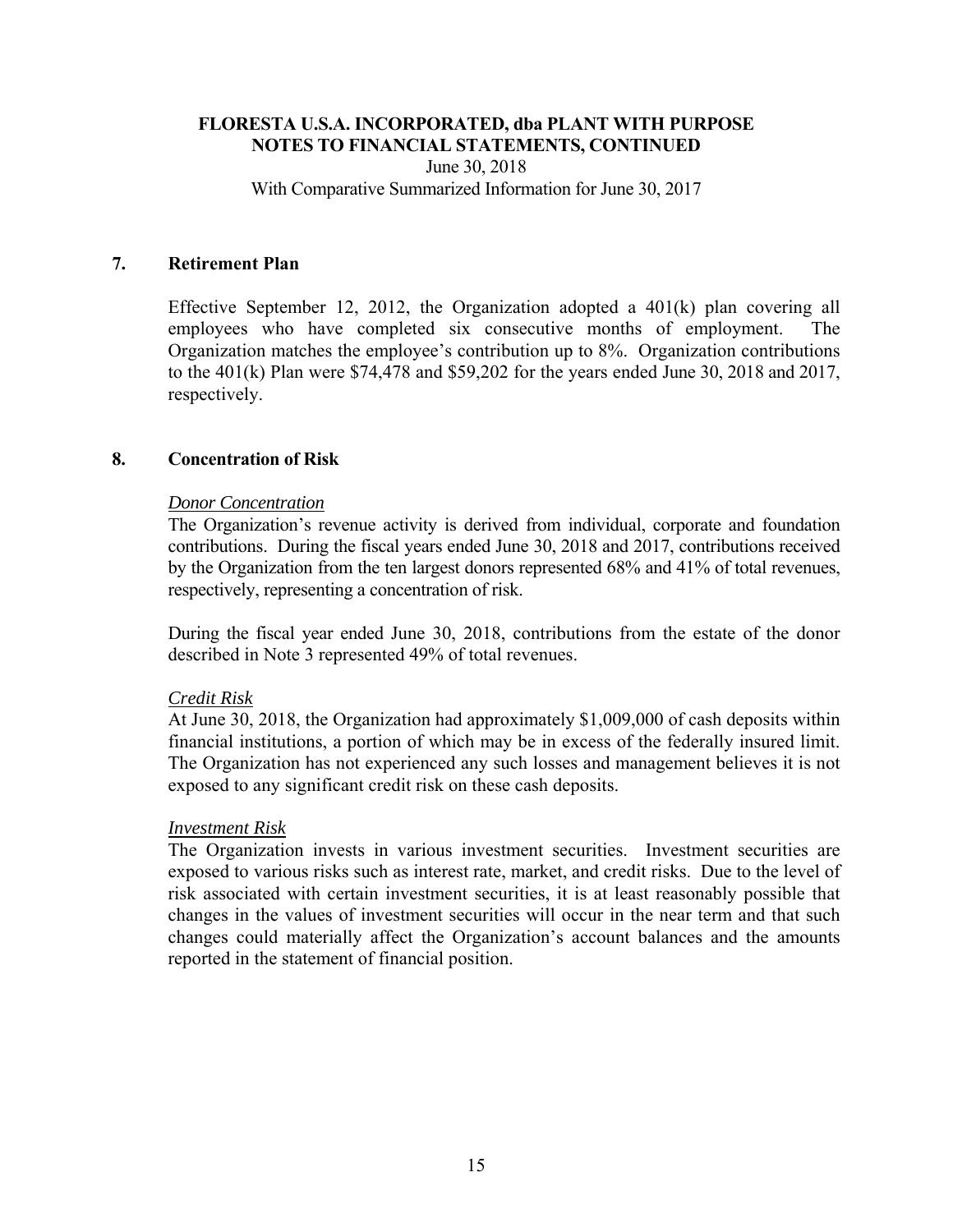June 30, 2018

With Comparative Summarized Information for June 30, 2017

## **9. Temporarily Restricted Net Assets**

## *Restricted Net Assets*

Temporarily restricted net assets are donor-restricted for use as follows at June 30:

| 2018   | 2017                                 |
|--------|--------------------------------------|
|        |                                      |
|        | 98,752                               |
| 68,794 | 180,273                              |
| 56,110 |                                      |
| 15,336 | 25,945                               |
|        | 185,681                              |
|        | 30,000                               |
| 9,797  | 8,587                                |
|        | <u>529,238</u>                       |
| \$     | 3,057,964<br>84,265<br>\$<br>292.266 |

### *Net Assets Released from Restrictions*

Net assets were released from donor restrictions during the years ended June 30, 2018 and 2017, by incurring expenses satisfying the restricted purposes or by occurrence of other events specified by donors as follows:

|                    | 2018            | 2017      |
|--------------------|-----------------|-----------|
| Mexico             | \$<br>461,704   | 295,572   |
| Haiti              | 435,808         | 387,164   |
| Tanzania           | 370,171         | 250,984   |
| <b>Burundi</b>     | 336,229         | 163,305   |
| Dominican Republic | 333,493         | 314,899   |
| Expansion campaign | 220,391         | 1,018,483 |
| Congo              | 163,780         | 163,186   |
| Chicago hub        | 111,479         | 82,894    |
| Thailand           | 109,662         | 82,258    |
| Ethiopia           | 16,012          | 4,456     |
| Other countries    |                 | 10,000    |
|                    |                 |           |
|                    | \$<br>2,558,729 | 2,773,201 |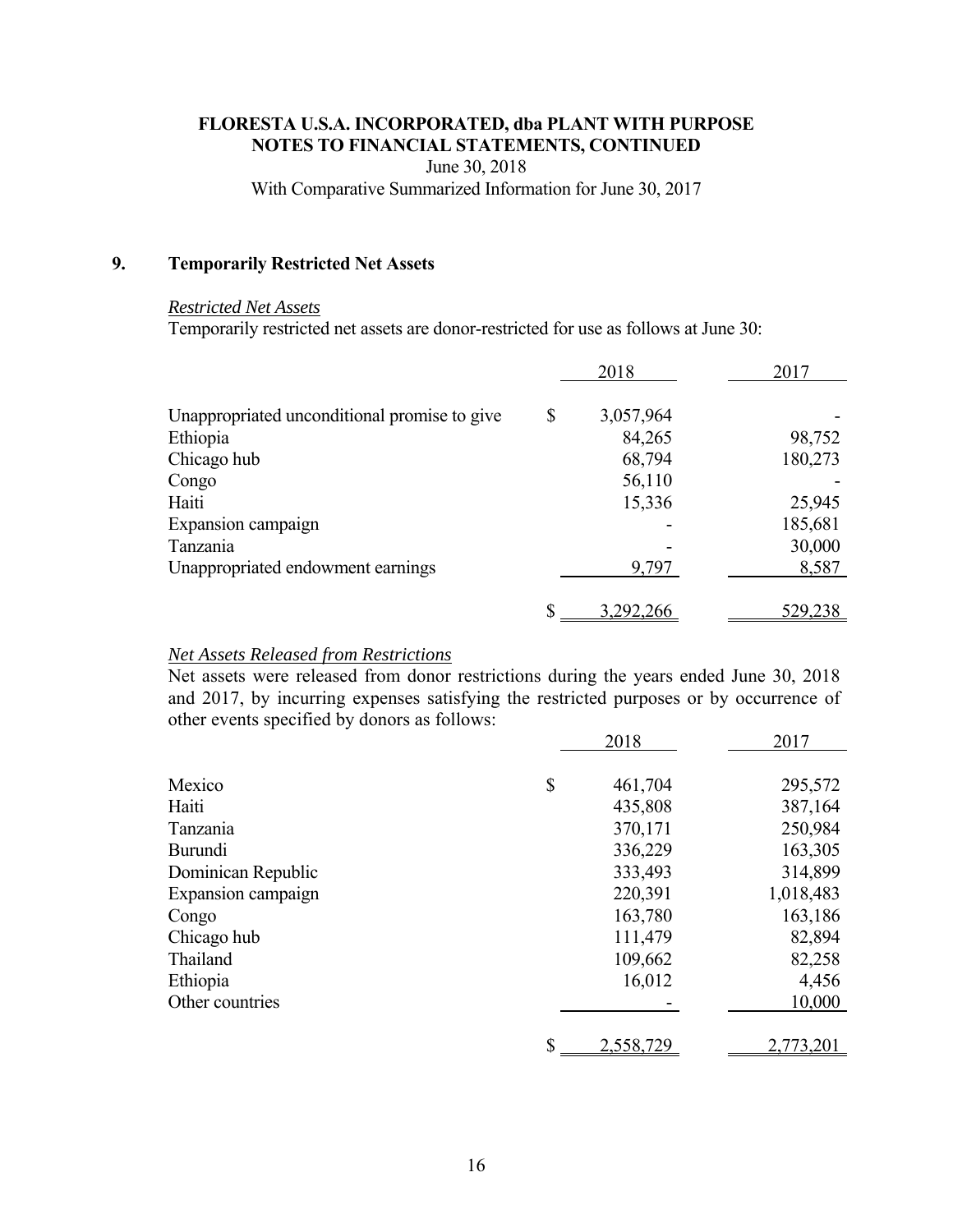June 30, 2018 With Comparative Summarized Information for June 30, 2017

### **10. Permanently Restricted Net Assets**

In accordance with California state law (UPMIFA), the Organization has classified as permanently restricted the fair value of donations restricted by donors to be held as endowment in perpetuity. The Organization has interpreted the state law as requiring preservation of the fair value of the original endowment gift, as of the gift date, unless there are explicit donor stipulations to the contrary. As a result of this interpretation, the Organization classifies as permanently restricted the original value of gifts made to the permanent endowment.

Any unappropriated earnings of the permanently restricted endowment fund are classified as temporarily restricted net assets until those amounts are appropriated for expenditure by the Organization. Under the terms of the gifts, funds received are to be held in perpetuity and income earned from the donated funds is to be appropriated for expenditure in accordance with the Organization's Endowment Spending Policy.

From time to time, the fair value of endowment assets may, due to unfavorable market fluctuations, fall below the level that donors require to be retained as a fund of perpetual duration. In accordance with U.S. generally accepted accounting principles, declines of this nature are reported as losses in unrestricted net assets. As values recover, the increases are reported as unrestricted gains. At June 30, 2018 and 2017, the Organization had no such declines in values.

The Organization has adopted investment and spending policies for endowment assets to provide a predictable stream of revenues for operating activities and to preserve the purchasing power of the endowment assets. Under these policies, endowment assets are invested to produce a steady and secure rate of return that is expected to meet or exceed the rate of inflation as measured by the Consumer Price Index. Actual results during any period may vary from these expectations. The Organization relies on a total return strategy which allows the earnings objective to be achieved through both capital appreciation and current yield. The Organization's spending policy was established considering the long-term expected return on assets and the long-term growth of the assets.

Endowments consist of the following assets as of June 30:

| Equities, bonds, mutual funds and other<br>Money market funds |  | 20,928<br>45,420 | 20,716<br>44,42 |  |
|---------------------------------------------------------------|--|------------------|-----------------|--|
|                                                               |  | OO               |                 |  |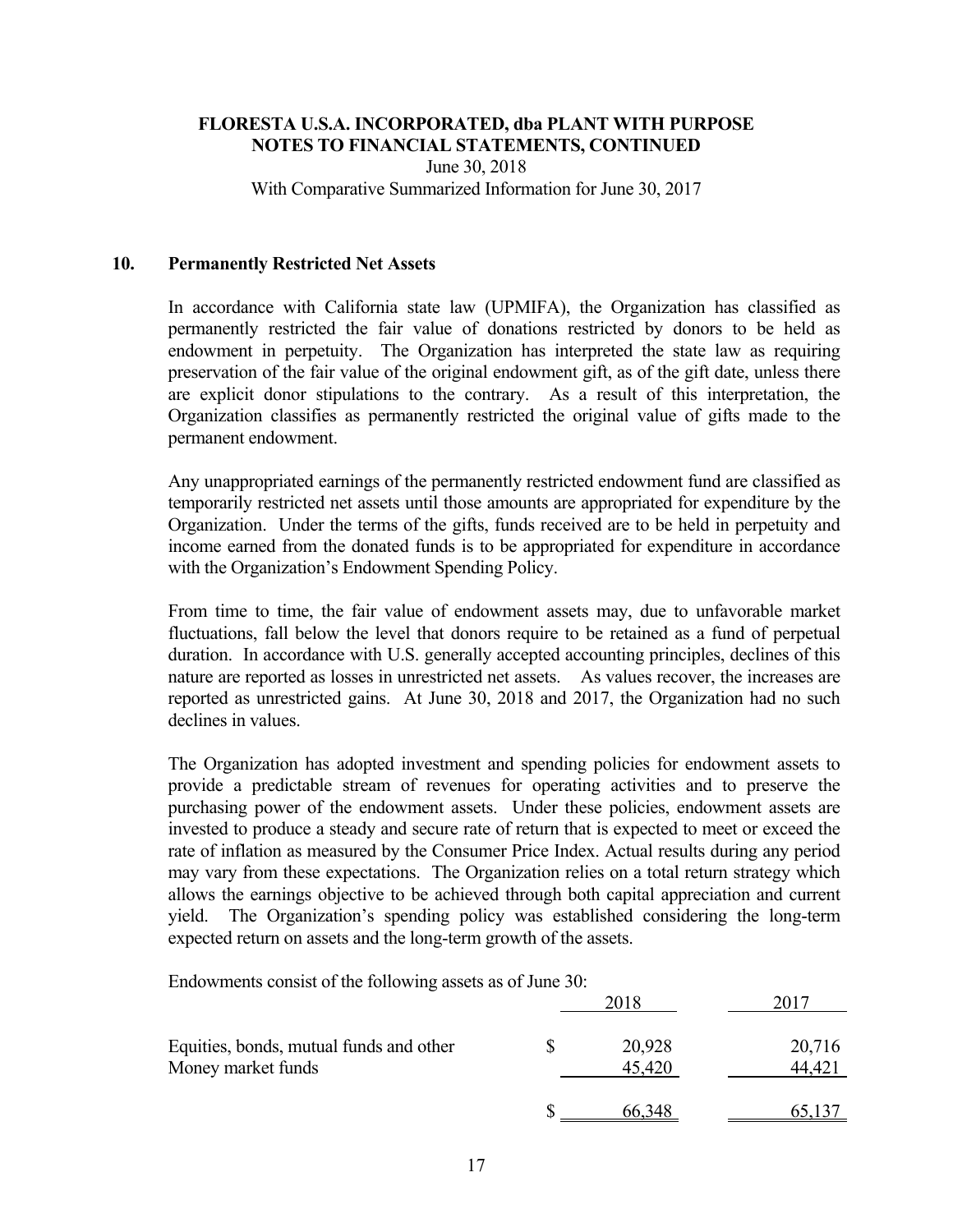June 30, 2018

With Comparative Summarized Information for June 30, 2017

## **10. Permanently Restricted Net Assets, Continued**

Changes in endowment net assets for the years ended June 30, 2018 and 2017, are as follows:

|                                      | Unrestricted | Temporarily<br>Restricted | Permanently<br>Restricted | Total  |
|--------------------------------------|--------------|---------------------------|---------------------------|--------|
| Endowment net assets,                |              |                           |                           |        |
| beginning of year                    | \$           | 8,587                     | 56,550                    | 65,137 |
| Contributions                        |              |                           |                           |        |
| Investment gain                      |              | 1,211                     |                           | 1,211  |
| Appropriation of endowment           |              |                           |                           |        |
| assets for expenditure               |              |                           |                           |        |
| Endowment net assets,<br>end of year | \$           | 9,798                     | 56,550                    | 66,348 |

*June 30, 2018* 

#### *June 30, 2017*

|                                                      |              | Temporarily | Permanently |        |
|------------------------------------------------------|--------------|-------------|-------------|--------|
|                                                      | Unrestricted | Restricted  | Restricted  | Total  |
| Endowment net assets,                                |              |             |             |        |
| beginning of year                                    |              | 6,599       | 56,550      | 63,149 |
| Contributions                                        |              |             |             |        |
| Investment loss                                      |              | 1,988       |             | 1,988  |
| Appropriation of endowment<br>assets for expenditure |              |             |             |        |
| Endowment net assets,<br>end of year                 |              | 8.587       | 56,550      | 65,137 |

All endowments at June 30, 2018 and 2017, are donor restricted endowment funds.